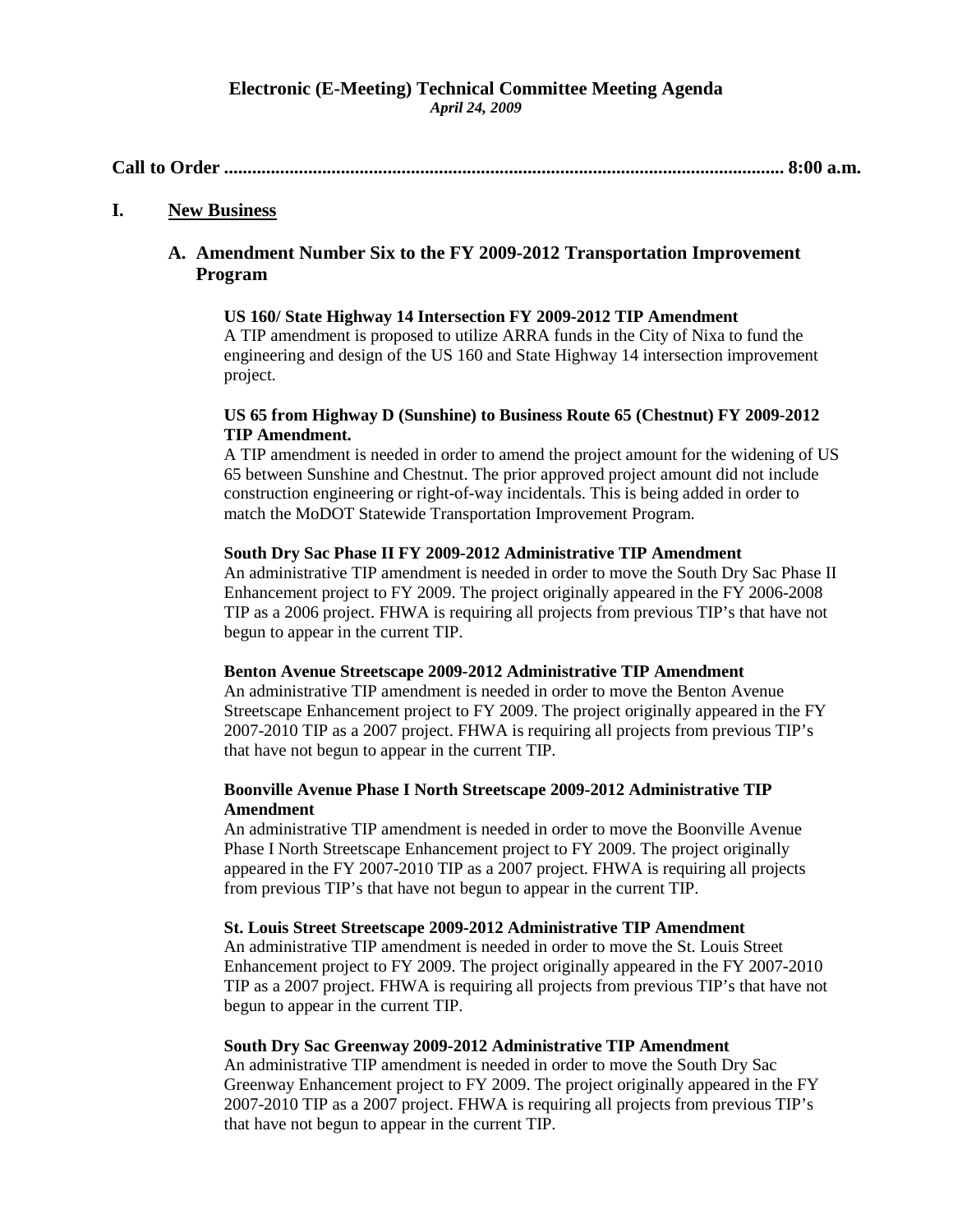## **Walnut Street Streetscape 2009-2012 Administrative TIP Amendment**

An administrative TIP amendment is needed in order to move the Walnut Street Streetscape Enhancement project to FY 2009. The project originally appeared in the FY 2007-2010 TIP as a 2007 project. FHWA is requiring all projects from previous TIP's that have not begun to appear in the current TIP.

# **Wilhoit Plaza Streetscape 2009-2012 Administrative TIP Amendment**

An administrative TIP amendment is needed in order to move the Wilhoit Plaza Streetscape Enhancement project to FY 2009. The project originally appeared in the FY 2007-2010 TIP as a 2007 project. FHWA is requiring all projects from previous TIP's that have not begun to appear in the current TIP.

# **TECHNICAL COMMITTEE ACTION REQUESTED TO RECOMMEND TIP AMENDMENT NUMBER 6 TO THE BOARD OF DIRECTORS.**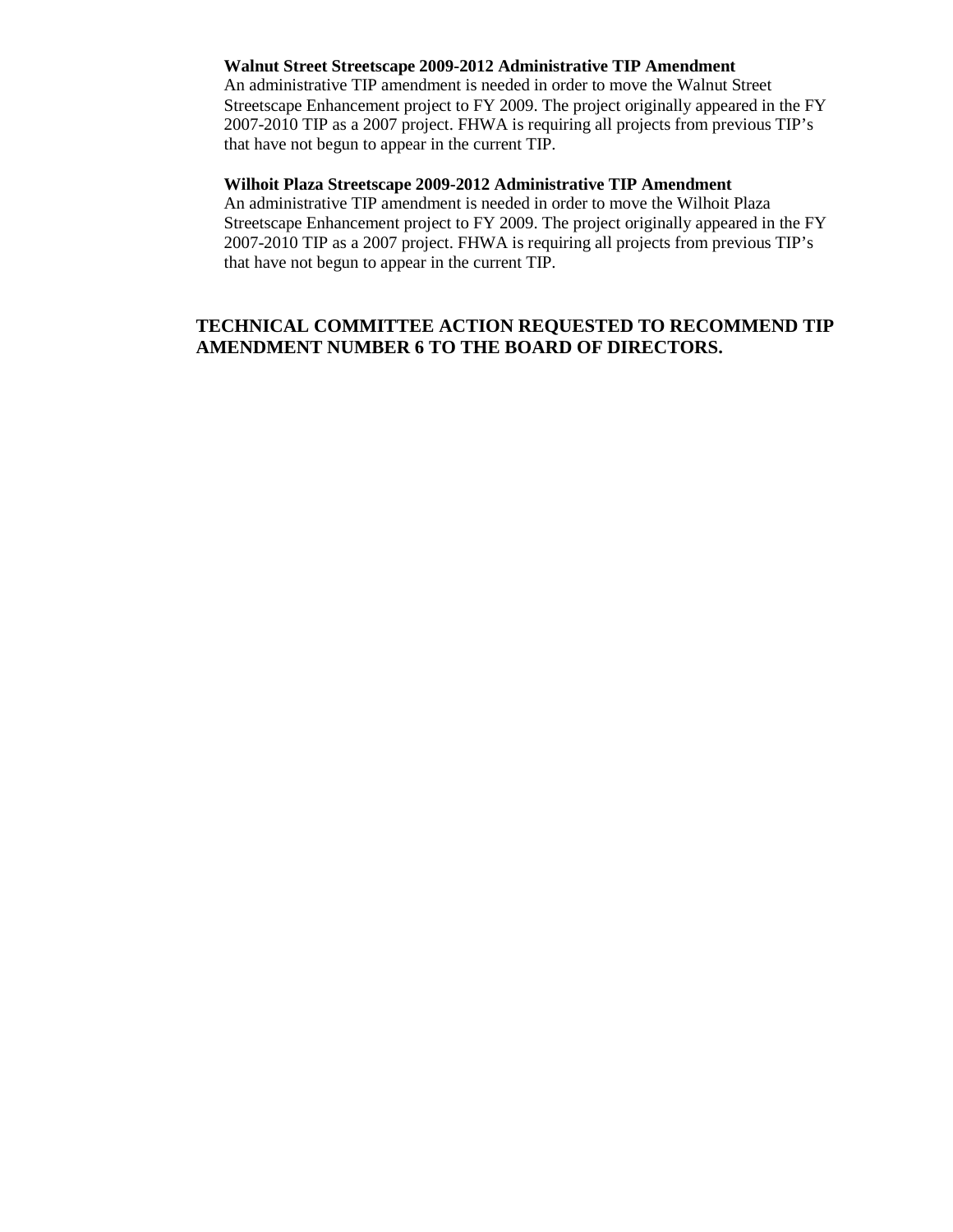|                                 |                                                                           |   |                           |                   |      |      |      | <b>Fiscal Year</b> |      |     |    |               |
|---------------------------------|---------------------------------------------------------------------------|---|---------------------------|-------------------|------|------|------|--------------------|------|-----|----|---------------|
|                                 | <b>CITY OF SPRINGFIELD</b>                                                |   | <b>Funding</b>            | 2009              |      | 2010 | 2011 |                    | 2012 |     |    | <b>TOTALS</b> |
| Project:                        | US 65 FROM HIGHWAY D (SUNSHINE) TO<br><b>BUSINESS ROUTE 65 (CHESTNUT)</b> | ш | FHWA(NHS)<br><b>MoDOT</b> | \$<br>1,005,000   | \$.  |      |      |                    |      |     |    | 1,005,000     |
| <b>MoDOT#</b>                   | 8P0605D                                                                   |   | Local                     |                   |      |      |      |                    |      |     |    |               |
| TIP #                           | SP0913                                                                    |   | Other                     |                   |      |      |      |                    |      |     |    |               |
| <b>Description:</b>             | Capacity improvements                                                     |   | FHWA(NHS)                 |                   |      |      |      |                    |      |     |    |               |
|                                 |                                                                           |   | MoDOT                     |                   |      |      |      |                    |      |     |    |               |
|                                 |                                                                           |   | ⊘MoDC<br>R Local          |                   |      |      |      |                    |      |     |    |               |
|                                 |                                                                           |   | Other                     |                   |      |      |      |                    |      |     |    |               |
| <b>Federal Source Agency</b>    | <b>FHWA</b>                                                               |   | FHWA(ARRA)                | \$<br>7,186,000   | Ŝ.   |      |      |                    |      |     | \$ | 7,186,000     |
| <b>Federal Funding Category</b> | <b>ARRA</b>                                                               |   | MoDOT (A3)                | 4,550,000         | - \$ |      |      |                    |      |     |    | 4,550,000     |
| <b>MoDOT Funding Category</b>   | Amendment 3                                                               | ပ | _ocal                     |                   |      |      |      |                    |      |     |    |               |
| <b>Work or Fund Category</b>    | <b>System Expansion</b>                                                   |   | Other                     |                   |      |      |      |                    |      |     |    |               |
|                                 |                                                                           |   | <b>TOTAL</b>              | $12,741,000$ \ \$ |      |      |      |                    |      | . . | ъ. | 12,741,000    |

EXISTING

|                                                                                   | <b>CITY OF SPRINGFIELD</b>          |                |                   |      | <b>Fiscal Year</b> |                          |    |               |
|-----------------------------------------------------------------------------------|-------------------------------------|----------------|-------------------|------|--------------------|--------------------------|----|---------------|
|                                                                                   |                                     | <b>Funding</b> | 2009              | 2010 | 2011               | 2012                     |    | <b>TOTALS</b> |
|                                                                                   |                                     |                |                   |      |                    |                          |    |               |
| Project:                                                                          | US 65 FROM HIGHWAY D (SUNSHINE) TO  | FHWA(NHS)      |                   |      |                    | $\overline{\phantom{0}}$ |    |               |
|                                                                                   | <b>BUSINESS ROUTE 65 (CHESTNUT)</b> | <b>MoDOT</b>   | 100,000           |      |                    |                          |    | 100,000       |
| <b>MoDOT#</b>                                                                     | 8P0605D                             | Local          |                   |      |                    |                          |    |               |
| TIP #                                                                             | <b>SP0913</b>                       | Other          |                   |      |                    |                          |    |               |
| <b>Description:</b>                                                               | Capacity improvements               | FHWA(NHS)      |                   |      |                    |                          |    |               |
|                                                                                   |                                     | ∶ MoDOT        |                   |      |                    |                          |    |               |
|                                                                                   |                                     | iii Local      |                   |      |                    |                          |    |               |
|                                                                                   |                                     | Other          |                   |      |                    |                          |    |               |
| <b>Federal Source Agency</b>                                                      | <b>FHWA</b>                         | FHWA(ERA)      | 11,841,000        |      |                    | $\overline{\phantom{0}}$ | \$ | 11,841,000    |
| <b>Federal Funding Category</b>                                                   | <b>ERA</b>                          | MoDOT          |                   |      |                    |                          |    |               |
| <b>MoDOT Funding Category</b>                                                     | Amendment 3                         | ⊖ Local        |                   |      |                    |                          |    |               |
| <b>Work or Fund Category</b>                                                      | <b>System Expansion</b>             | Other          |                   |      |                    |                          |    |               |
| The project is subject to Congressional approval of the Economic Recovery Act and |                                     |                |                   |      |                    |                          |    |               |
| inclusion of this project in the bill.                                            |                                     | <b>ITOTAL</b>  | $11,941,000$   \$ |      |                    | . .                      | -S | 11,941,000    |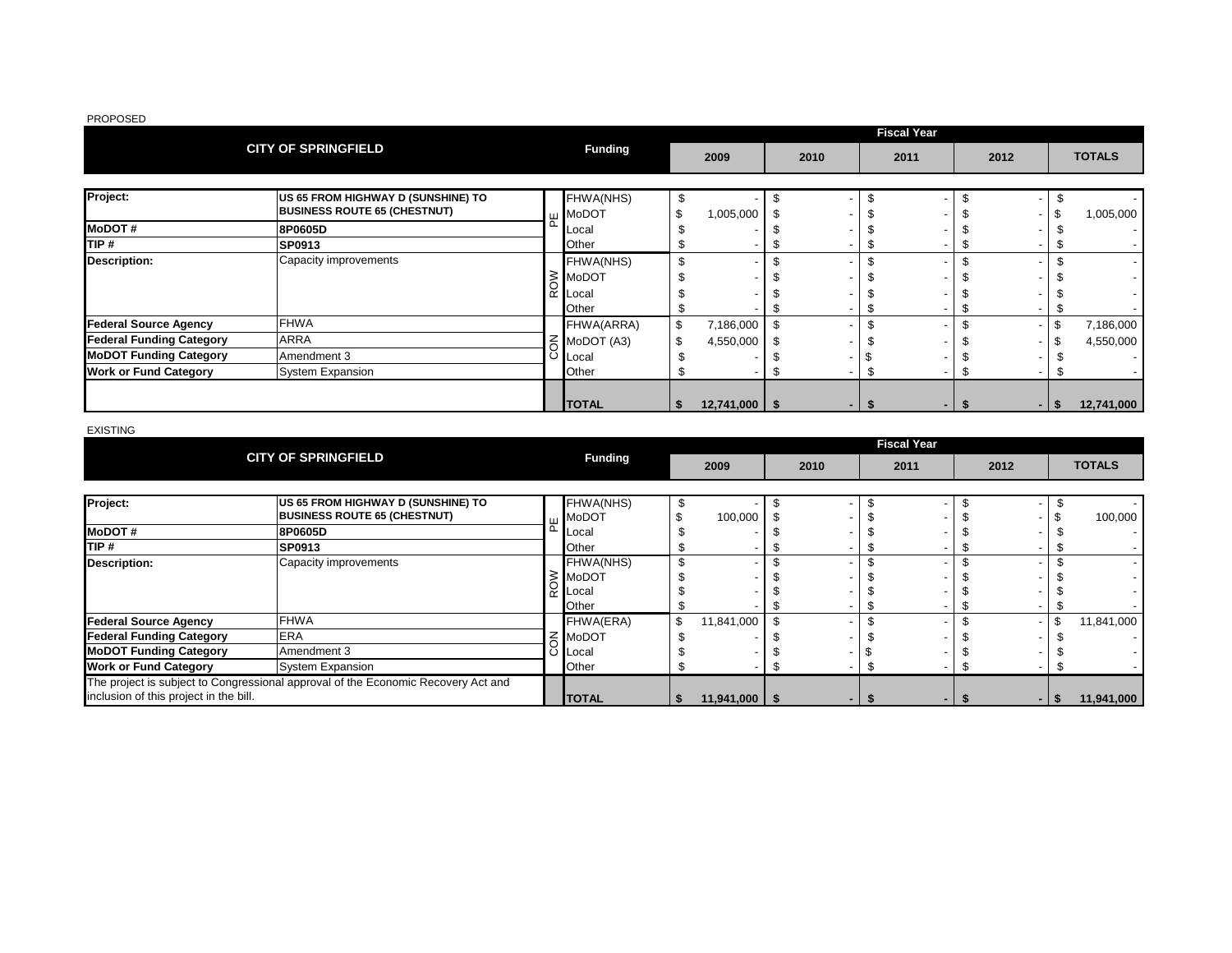|                                                                  |                                                |                  |               |     |      | <b>Fiscal Year</b> |      |     |               |
|------------------------------------------------------------------|------------------------------------------------|------------------|---------------|-----|------|--------------------|------|-----|---------------|
|                                                                  | <b>CITY OF NIXA</b>                            | <b>Funding</b>   | 2009          |     | 2010 | 2011               | 2012 |     | <b>TOTALS</b> |
|                                                                  |                                                |                  |               |     |      |                    |      |     |               |
| Project:                                                         | STATE HWY 14 & US 160 INTERSECTION             | FHWA(ARRA)       | \$<br>119,913 | -\$ |      |                    |      | \$  | 119,913       |
|                                                                  |                                                | <b>III</b> MoDOT | 17,470        |     |      |                    |      |     | 17,470        |
| <b>MoDOT#</b>                                                    |                                                | <b>Local</b>     | 4,367         |     |      |                    |      |     | 4,367         |
| TIP #                                                            | <b>NX0905</b>                                  | Other            |               |     |      |                    |      |     |               |
| <b>Description:</b>                                              | Complete the engineering design of the SH 14 & | FHWA(NHS)        |               |     |      |                    |      |     |               |
|                                                                  | US 160 intersection                            | MoDOT            |               |     |      |                    |      |     |               |
|                                                                  |                                                | Local            | 20,000        |     |      |                    |      |     | 20,000        |
|                                                                  |                                                | Other            |               |     |      |                    |      |     |               |
| <b>Federal Source Agency</b>                                     | <b>FHWA</b>                                    | FHWA(ENH)        |               |     |      |                    |      |     |               |
| <b>Federal Funding Category</b>                                  | <b>ARRA</b>                                    | MoDOT            |               |     |      |                    |      |     |               |
| <b>MoDOT Funding Category</b>                                    |                                                | O Local          |               |     |      |                    |      |     |               |
| <b>Work or Fund Category</b>                                     | <b>Preliminary Engineering</b>                 | Other            |               |     |      |                    |      |     |               |
| Local Funding is from the City of Nixa transportation sales tax. |                                                |                  |               |     |      |                    |      |     |               |
|                                                                  |                                                | <b>TOTAL</b>     | $161,750$ \$  |     |      |                    |      | -15 | 161,750       |

|                                                                                         | <b>SPRINGFIELD/GREENE COUNTY PARK BOARD</b>   |  |                |    |                |  |      |      | <b>Fiscal Year</b> |      |  |               |
|-----------------------------------------------------------------------------------------|-----------------------------------------------|--|----------------|----|----------------|--|------|------|--------------------|------|--|---------------|
|                                                                                         |                                               |  | <b>Funding</b> |    | 2009           |  | 2010 | 2011 |                    | 2012 |  | <b>TOTALS</b> |
|                                                                                         |                                               |  |                |    |                |  |      |      |                    |      |  |               |
| Project:                                                                                | <b>SOUTH DRY SAC GREENWAY PHASE II</b>        |  | FHWA(NHS)      | \$ | 4,044          |  |      |      |                    |      |  | 4,044         |
| <b>MoDOT#</b>                                                                           |                                               |  | MoDOT<br>Local |    | 1,956          |  |      |      |                    |      |  | 1,956         |
| TIP #                                                                                   | <b>EN0607</b>                                 |  | Other          |    |                |  |      |      |                    |      |  |               |
| <b>Description:</b>                                                                     | Development of the South Dry Sac Greenway and |  | FHWA(NHS)      |    |                |  |      |      |                    |      |  |               |
|                                                                                         | Trail from the Truman School to the Lost Hill |  | ≶ IMoDOT       |    |                |  |      |      |                    |      |  |               |
|                                                                                         | Natural Resource Park                         |  | Local          |    |                |  |      |      |                    |      |  |               |
|                                                                                         |                                               |  | Other          |    |                |  |      |      |                    |      |  |               |
| <b>Federal Source Agency</b>                                                            | <b>FHWA</b>                                   |  | FHWA(ENH)      |    | 219,256        |  |      |      |                    |      |  | 219,256       |
| <b>Federal Funding Category</b>                                                         | <b>ENHANCEMENT</b>                            |  | MoDOT          |    |                |  |      |      |                    |      |  |               |
| <b>MoDOT Funding Category</b>                                                           |                                               |  | <b>Local</b>   |    | 119,816        |  |      |      |                    |      |  | 119,816       |
| <b>Work or Fund Category</b>                                                            | Construction                                  |  | Other          |    |                |  |      |      |                    |      |  |               |
| Project was orignally approved in 2006. Local Funding is from Springfield/Greene County |                                               |  |                |    |                |  |      |      |                    |      |  |               |
| Parks Sales Tax.                                                                        |                                               |  | <b>ITOTAL</b>  |    | $345,072$   \$ |  |      |      |                    |      |  | 345,072       |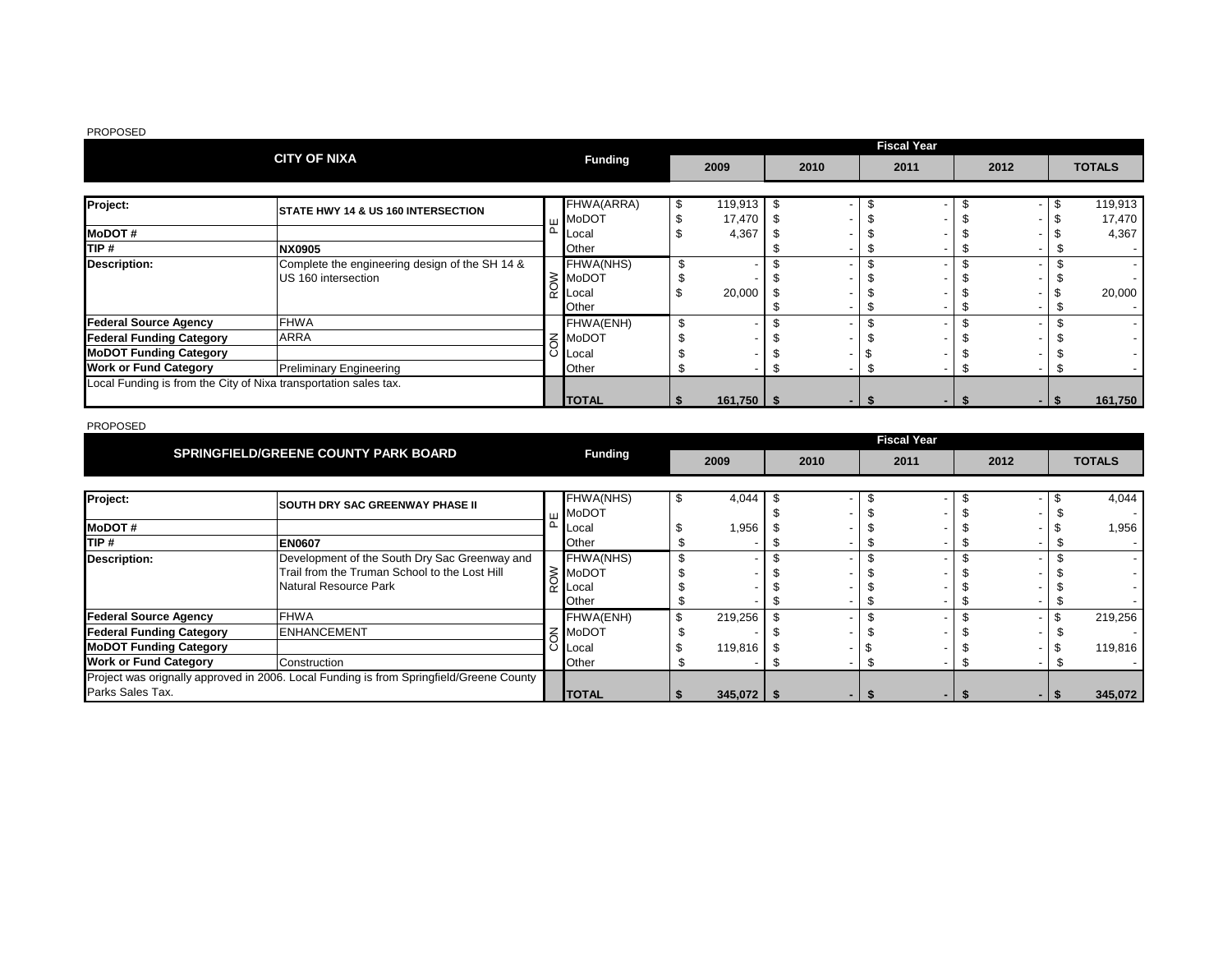|                                 | <b>CITY OF SPRINGFIELD</b>                                                               |  |                             |    |              | <b>Fiscal Year</b> |      |  |      |  |      |               |
|---------------------------------|------------------------------------------------------------------------------------------|--|-----------------------------|----|--------------|--------------------|------|--|------|--|------|---------------|
|                                 |                                                                                          |  | <b>Funding</b>              |    | 2009         |                    | 2010 |  | 2011 |  | 2012 | <b>TOTALS</b> |
|                                 |                                                                                          |  |                             |    |              |                    |      |  |      |  |      |               |
| Project:                        | <b>BENTON AVENUE STREETSCAPE</b>                                                         |  | FHWA(NHS)                   | \$ | 27,256       |                    |      |  |      |  |      | 27,256        |
|                                 |                                                                                          |  | <b>III</b> MoDOT            |    |              |                    |      |  |      |  |      |               |
| <b>MoDOT#</b>                   |                                                                                          |  | <b>Local</b>                |    | 11,681       |                    |      |  |      |  |      | 11,681        |
| TIP#                            | <b>EN0701</b>                                                                            |  | Other                       |    |              |                    |      |  |      |  |      |               |
| <b>Description:</b>             | Provide decorative sidewalks, accesibility features,                                     |  | FHWA(NHS)                   |    |              |                    |      |  |      |  |      |               |
|                                 | landscaping, site amenities, etc on Benton Avenue                                        |  | $\geq$ MoDOT                |    |              |                    |      |  |      |  |      |               |
|                                 | between Chestnut Expressway and Tampa Street.                                            |  | $\breve{\phantom{a}}$ Local |    |              |                    |      |  |      |  |      |               |
|                                 |                                                                                          |  | Other                       |    |              |                    |      |  |      |  |      |               |
| <b>Federal Source Agency</b>    | <b>FHWA</b>                                                                              |  | FHWA(ENH)                   |    | 223,344      |                    |      |  |      |  |      | 223,344       |
| <b>Federal Funding Category</b> | <b>ENHANCEMENT</b>                                                                       |  | <b>MoDOT</b>                |    |              |                    |      |  |      |  |      |               |
| <b>MoDOT Funding Category</b>   |                                                                                          |  | ◯ <b>L</b> ocal             |    | 95,719       |                    |      |  |      |  |      | 95,719        |
| <b>Work or Fund Category</b>    | Construction                                                                             |  | <b>Other</b>                |    |              |                    |      |  |      |  |      |               |
|                                 | Project was orignally approved in 2007. Local Funding is from Springfield 1/4 cent Sales |  |                             |    |              |                    |      |  |      |  |      |               |
| Tax.                            |                                                                                          |  | <b>TOTAL</b>                |    | $358,000$ \$ |                    |      |  |      |  |      | 358,000       |

|                                                                                          |                                                      |  |                     |                |      |      | <b>Fiscal Year</b> |      |  |               |
|------------------------------------------------------------------------------------------|------------------------------------------------------|--|---------------------|----------------|------|------|--------------------|------|--|---------------|
|                                                                                          | <b>CITY OF SPRINGFIELD</b>                           |  | <b>Funding</b>      | 2009           | 2010 | 2011 |                    | 2012 |  | <b>TOTALS</b> |
|                                                                                          |                                                      |  |                     |                |      |      |                    |      |  |               |
| Project:                                                                                 | <b>BOONVILLE AVE PHASE I NORTH</b>                   |  | FHWA(NHS)           | 16,399         |      |      |                    |      |  | 16,399        |
|                                                                                          |                                                      |  | MoDOT               |                |      |      |                    |      |  |               |
| <b>MoDOT#</b>                                                                            |                                                      |  | ⊺Local              | 16,399         |      |      |                    |      |  | 16,399        |
| TIP #                                                                                    | <b>EN0702</b>                                        |  | Other               |                |      |      |                    |      |  |               |
| <b>Description:</b>                                                                      | Provide decorative sidewalks, accesibility features, |  | FHWA(NHS)           |                |      |      |                    |      |  |               |
|                                                                                          | landscaping, site amenities, etc on Booneville       |  | $\geq$ MoDOT        |                |      |      |                    |      |  |               |
|                                                                                          | Avenue between Blaine and Court Streets.             |  | $\frac{1}{2}$ Local |                |      |      |                    |      |  |               |
|                                                                                          |                                                      |  | <b>Other</b>        |                |      |      |                    |      |  |               |
| <b>Federal Source Agency</b>                                                             | <b>FHWA</b>                                          |  | FHWA(ENH)           | \$<br>176,101  |      |      |                    |      |  | 176,101       |
| <b>Federal Funding Category</b>                                                          | <b>ENHANCEMENT</b>                                   |  | 중 MoDOT             |                |      |      |                    |      |  |               |
| <b>MoDOT Funding Category</b>                                                            |                                                      |  | O Local             | 176,101        |      |      |                    |      |  | 176,101       |
| <b>Work or Fund Category</b>                                                             | Construction                                         |  | Other               |                |      |      |                    |      |  |               |
| Project was orignally approved in 2007. Local Funding is from Springfield 1/4 cent Sales |                                                      |  |                     |                |      |      |                    |      |  |               |
| Tax.                                                                                     |                                                      |  | <b>ITOTAL</b>       | $385,000$   \$ |      |      |                    |      |  | 385,000       |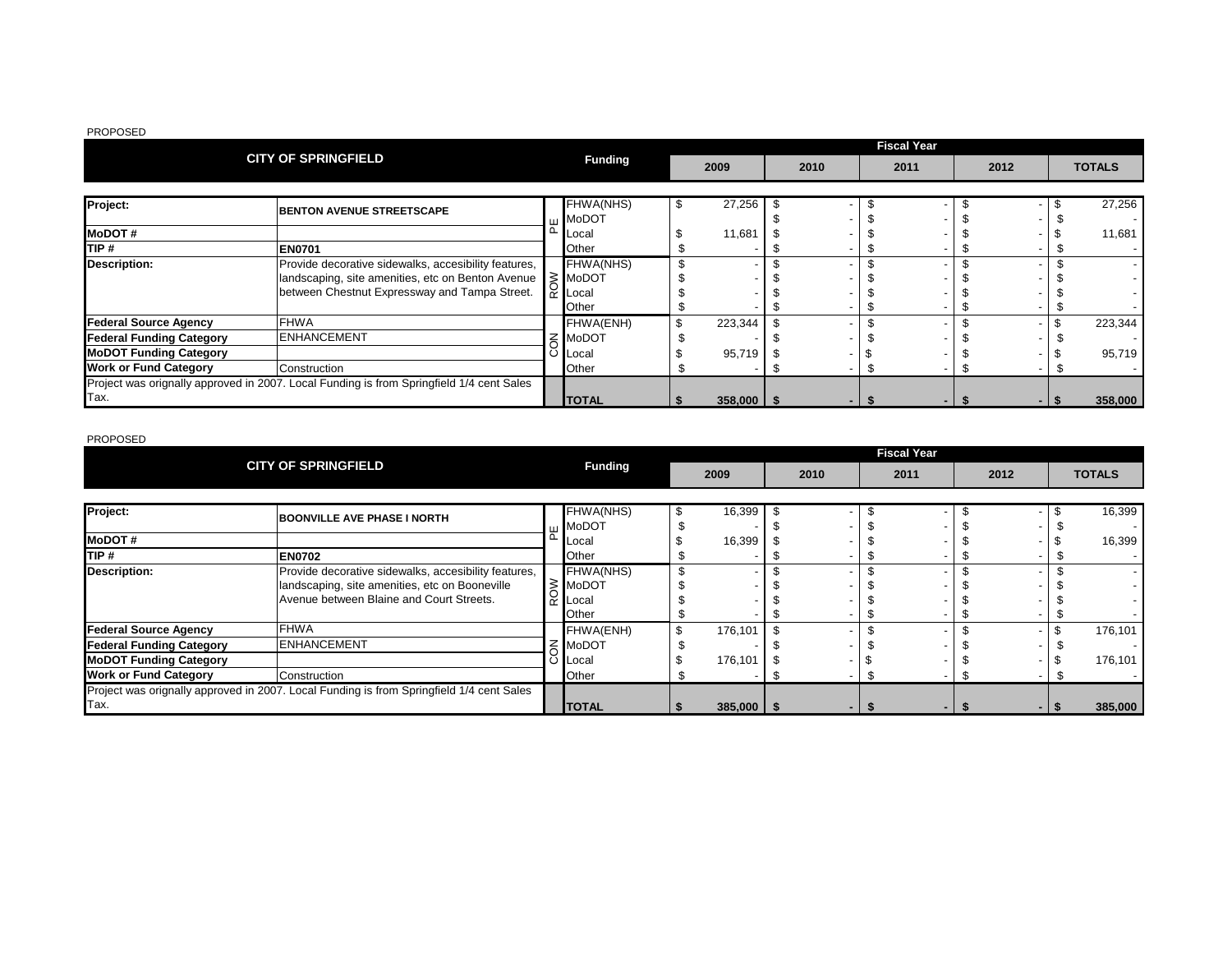|                                                                                          |                                                      |   |                     |                |      |      | <b>Fiscal Year</b> |      |  |               |
|------------------------------------------------------------------------------------------|------------------------------------------------------|---|---------------------|----------------|------|------|--------------------|------|--|---------------|
|                                                                                          | <b>CITY OF SPRINGFIELD</b>                           |   | <b>Funding</b>      | 2009           | 2010 | 2011 |                    | 2012 |  | <b>TOTALS</b> |
|                                                                                          |                                                      |   |                     |                |      |      |                    |      |  |               |
| Project:                                                                                 | <b>ST. LOUIS STREETSCAPE PHASE I</b>                 |   | FHWA(NHS)           | 13,206         |      |      |                    |      |  | 13,206        |
|                                                                                          |                                                      |   | <b>MoDOT</b>        |                |      |      |                    |      |  |               |
| <b>MoDOT#</b>                                                                            |                                                      |   | Local               | 13,206         |      |      |                    |      |  | 13,206        |
| TIP #                                                                                    | <b>EN0706</b>                                        |   | Other               |                |      |      |                    |      |  |               |
| <b>Description:</b>                                                                      | Provide decorative sidewalks, accesibility features, |   | FHWA(NHS)           |                |      |      |                    |      |  |               |
|                                                                                          | landscaping, site amenities, etc on St. Louis Street |   | $\geq$ MoDOT        |                |      |      |                    |      |  |               |
|                                                                                          | between Jefferson and Kimbrough Avenues.             |   | $\tilde{r}$ I Local |                |      |      |                    |      |  |               |
|                                                                                          |                                                      |   | Other               |                |      |      |                    |      |  |               |
| <b>Federal Source Agency</b>                                                             | <b>FHWA</b>                                          |   | FHWA(ENH)           | 110,294        |      |      |                    |      |  | 110,294       |
| <b>Federal Funding Category</b>                                                          | <b>IENHANCEMENT</b>                                  |   | <b>MoDOT</b>        |                |      |      |                    |      |  |               |
| <b>MoDOT Funding Category</b>                                                            |                                                      | O | Local               | 110,294        |      |      |                    |      |  | 110,294       |
| <b>Work or Fund Category</b><br>Construction                                             |                                                      |   | Other               |                |      |      |                    |      |  |               |
| Project was orignally approved in 2007. Local Funding is from Springfield 1/4 cent Sales |                                                      |   |                     |                |      |      |                    |      |  |               |
| Tax.                                                                                     |                                                      |   | <b>TOTAL</b>        | $247,000$ \ \$ |      |      |                    |      |  | 247,000       |

|                                                                                          | <b>SPRINGFIELD/GREENE COUNTY PARK BOARD</b>      |  |                | <b>Fiscal Year</b> |              |  |      |      |  |      |  |  |               |
|------------------------------------------------------------------------------------------|--------------------------------------------------|--|----------------|--------------------|--------------|--|------|------|--|------|--|--|---------------|
|                                                                                          |                                                  |  | <b>Funding</b> |                    | 2009         |  | 2010 | 2011 |  | 2012 |  |  | <b>TOTALS</b> |
| Project:                                                                                 |                                                  |  | FHWA(NHS)      |                    | 3,950        |  |      |      |  |      |  |  | 3,950         |
|                                                                                          | <b>SOUTH DRY SAC GREENWAY</b>                    |  | <b>MoDOT</b>   |                    |              |  |      |      |  |      |  |  |               |
| <b>MoDOT#</b>                                                                            |                                                  |  | ∟ocal          |                    | 1,050        |  |      |      |  |      |  |  | 1,050         |
| TIP #                                                                                    | <b>EN0707</b>                                    |  | Other          |                    |              |  |      |      |  |      |  |  |               |
| <b>Description:</b>                                                                      | Provide walking/biking trail for pedestrains and |  | FHWA(NHS)      |                    |              |  |      |      |  |      |  |  |               |
|                                                                                          | bicyclists along South Dry Sac River from State  |  | ≥ MoDOT        |                    |              |  |      |      |  |      |  |  |               |
|                                                                                          | highway 13 to Fulbright Landfill.                |  | ∟ocal          |                    |              |  |      |      |  |      |  |  |               |
|                                                                                          |                                                  |  | Other          |                    |              |  |      |      |  |      |  |  |               |
| <b>Federal Source Agency</b>                                                             | <b>FHWA</b>                                      |  | FHWA(ENH)      |                    | 223,966      |  |      |      |  |      |  |  | 223,966       |
| <b>Federal Funding Category</b>                                                          | <b>ENHANCEMENT</b>                               |  | <b>MoDOT</b>   |                    |              |  |      |      |  |      |  |  |               |
| <b>MoDOT Funding Category</b>                                                            |                                                  |  | ∟ocal          |                    | 64,534       |  |      |      |  |      |  |  | 64,534        |
| <b>Work or Fund Category</b>                                                             | Construction                                     |  | Other          |                    |              |  |      |      |  |      |  |  |               |
| Project was orignally approved in 2007. Local Funding is from Springfield 1/4 cent Sales |                                                  |  |                |                    |              |  |      |      |  |      |  |  |               |
| Tax.                                                                                     |                                                  |  | <b>TOTAL</b>   |                    | $293,500$ \$ |  |      |      |  |      |  |  | 293,500       |